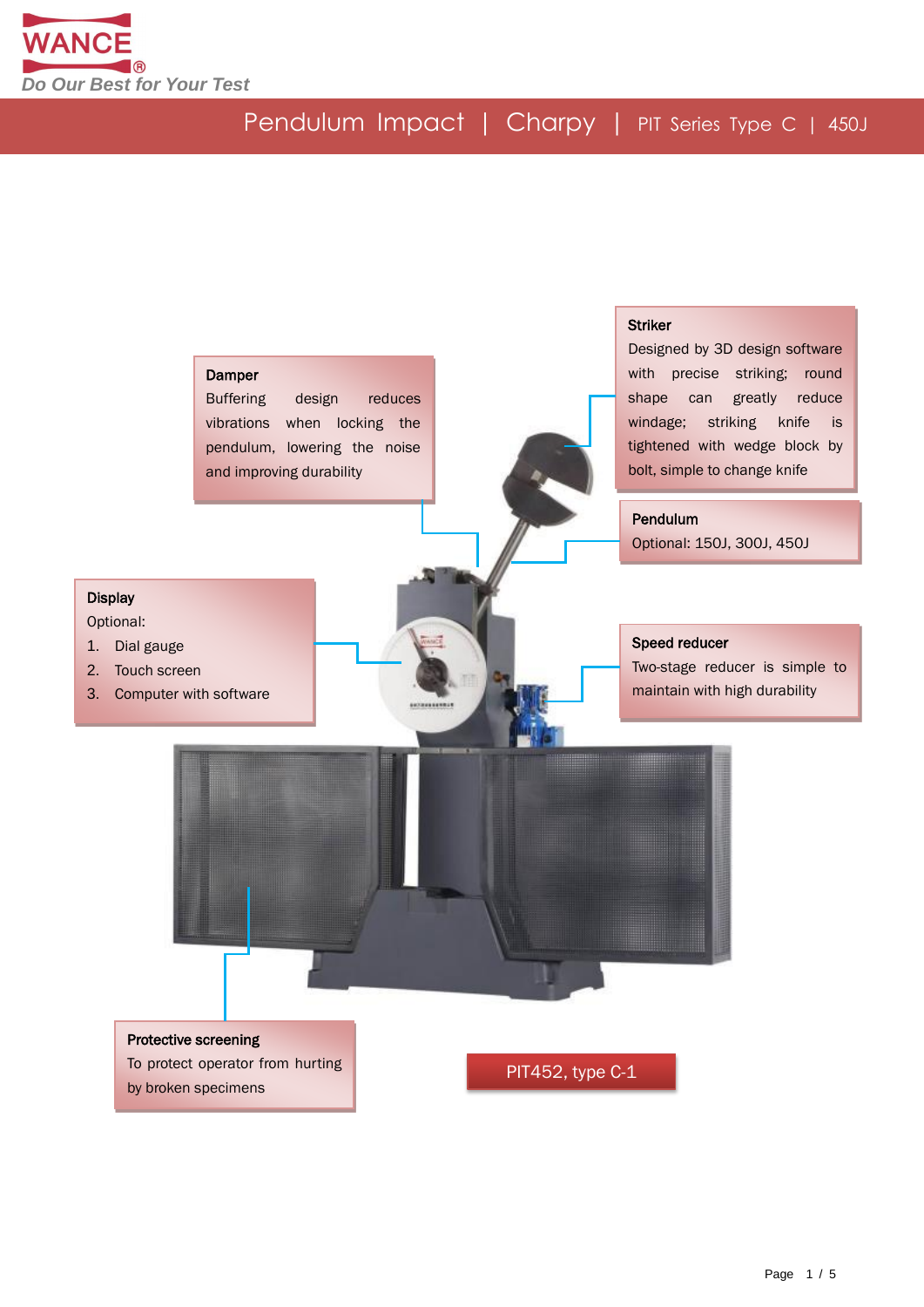# Pendulum Impact | Charpy | PIT Series Type C | 450J

This series of pendulum impact testing machine addresses the needs of performing Charpy tests on metallic materials, fully complying with ISO, EN, ASTM and other international standards. PIT-C series provides the user high quality at the most affordable price, with impact energy ranging 150J, 300J and 450J

#### Standards:

ISO 148, EN10045, ASTM E23, GB/T 229, GB/T 12778

#### Durability, usability and flexibility

- $\triangleright$  The basic instrument is designed to be mechanically stiff and is made of vibration damping cast iron.
- $\triangleright$  Optional touch screen display type, computer display type and instrumented type are available
- Motor-driven raising of hammer with auto-return after test
- $\triangleright$  Electromagnet can lock the pendulum tightly
- $\triangleright$  The pendulum height and weight are precisely designed, ensuring high accuracy
- $\triangleright$  It is convenient to change striking knife to meet ISO and ASTM standard
- $\triangleright$  High precision bearing with small friction
- $\triangleright$  Round shape pendulum design effectively reduces wind resistance
- $\triangleright$  SIMENS PLC controls for pendulum action with high accuracy

#### **Parameters**

- 1. Max impact energy: 150J, 300J, 450J
- 2. Pendulum moment: 80.3848 N.m, 160.7695 N.m, 241.1543 N.m
- 3. Angle resolution: 0.025°
- 4. Angle of striking: 150°
- 5. Distance from the axis of support to the center of percussion: 750mm
- 6. Velocity of striking: 5.2m/s
- 7. Support span: 40mm
- 8. Radius of curvature of supports: 2.5mm
- 9. Angle of slope of supports: 0°
- 10. Angle of taper of supports:  $11^{\circ} \pm 1^{\circ}$
- 11. Radius of striking edge: 2-2.5mm
- 12. Angle of striking tip: 30°
- 13. Thickness of striking: 16 mm
- 14. Specimen dimension (Length x width x height): 55×10×10mm, 55×10×7.5mm, 55×10×5mm
- 15. Dimension (length x width x height A x B x C): 1950×575×1460mm
- 16. Weight: 600 kg
- 17. Power consumption: 800W
- 18. Power requirements: 3-phase, 5-line, AC 380V±10% 50Hz

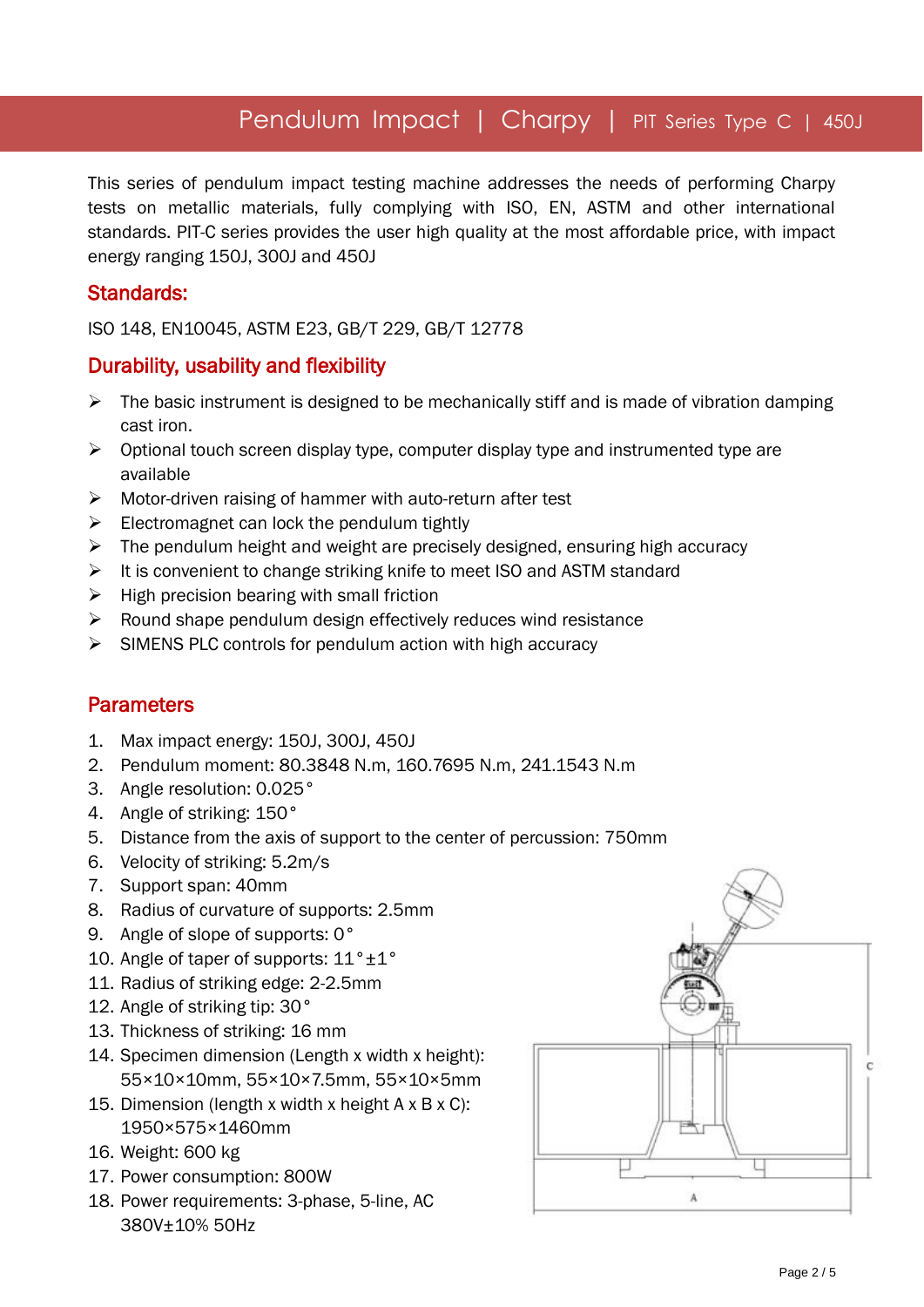#### 11-12-02 11:03:04 WANCE **Test control**  $0.000$ **Current Angle** Zero Pendulum 0.00 Raise **Absorbed Energy** Impact<br>Toughness  $0.00$  $KJ/m<sup>2</sup>$ Pendulum Angle of<br>striking 0.000 Release Raising<br>Angle 0.000 **CONTRACTOR** Impact Test<br>Parameter **Auto Feeding Back** Calibration

### Optional touch screen display

Ī

#### Optional test software

This software is designed specifically for testing metals to Charpy standards. Software provides an easy-to-use method for gathering, calculating and storing impact test results. The test result can be printed and exported to EXCEL for review.

Display Features

- $\triangleright$  Status of system limits
- $\triangleright$  Real-time display of hammer status
- $\triangleright$  Hammer set up and verification allows for hammer weight input
- $\triangleright$  Displays potential/impact energy
- $\triangleright$  Displays theoretical velocity
- Encoder resolution of 0.025°



Test report

- $\triangleright$  Template can be customized according to requirements
- $\triangleright$  The report can be exported to EXCEL for review

|                                                                           |             |                   |      |            |        |                                             |                   |             | <b>Report of Impact Test</b> |                    |                 |      |                        |                        |            |        |
|---------------------------------------------------------------------------|-------------|-------------------|------|------------|--------|---------------------------------------------|-------------------|-------------|------------------------------|--------------------|-----------------|------|------------------------|------------------------|------------|--------|
|                                                                           |             |                   |      |            |        |                                             |                   |             | EE                           |                    |                 |      |                        |                        |            |        |
| <b>Supple</b><br>35                                                       | Material    |                   |      | Test Piace |        |                                             |                   |             |                              | Abouted Bagery (2) |                 |      | istending <sup>*</sup> |                        |            |        |
|                                                                           | Lot<br>sude | Collestor<br>low  | Owni | OMB        | Onatic | spers Length Woks Thickness<br><b>Grand</b> | on<br>aya<br>(mm) | Our<br>Type | Direction.                   | Traspendure<br>CU) | I.              | z    | 3                      | <b>Arres</b><br>lingwy | mpay<br>CD | Expand |
|                                                                           |             |                   |      | 96         | 10     | 10                                          | $\overline{z}$    | U           | <b>Vertical</b>              | $-04$              | 0,09            | 0,09 | 0,09                   | 0,09                   | 150        |        |
| $\mathbf{z}$                                                              |             |                   |      | 95         | 10     | 10                                          | ż                 | ٧           | <b>Vertical</b>              | $-04$              | 0,09            | 0.09 |                        | 0,09                   | Ů          |        |
| $\mathfrak{I}% _{T_{0}}^{(n)}(\theta)=\mathfrak{I}_{T_{0}}^{(n)}(\theta)$ | B4          | N                 | TE.  | 55         | 10     | 10                                          | 2                 | None        | Horizontal                   | $-04$              | 0.09            | 0.09 |                        | 0.09                   | 150        |        |
| $\bar{q}$                                                                 | 34          | F4                | TS   | 55         | 10     | 10                                          | ż                 | U           | Horizontal                   | $-04$              | 0,09            | 0.09 |                        | 0,09                   | 150        |        |
| $\overline{5}$                                                            | E4          | F4                | TS   | 55         | 1/3    | 10                                          | 2                 | V           | Horizontal                   | $-04$              |                 |      |                        |                        | 150        |        |
| $\leq$                                                                    | E4          | 74                | TS   | 55         | 10     | 10                                          | 2                 | V           | Horizontal                   | $-04$              |                 |      |                        |                        | 150        |        |
|                                                                           |             |                   |      |            |        |                                             |                   |             |                              |                    |                 |      |                        |                        |            |        |
|                                                                           |             |                   |      |            |        |                                             |                   |             |                              |                    |                 |      |                        |                        |            |        |
|                                                                           |             | <b>Piece type</b> |      |            |        |                                             |                   |             |                              |                    | Source of piece |      |                        |                        |            |        |
| Testing machine                                                           |             |                   |      |            |        |                                             | Date              |             |                              |                    |                 |      |                        |                        |            |        |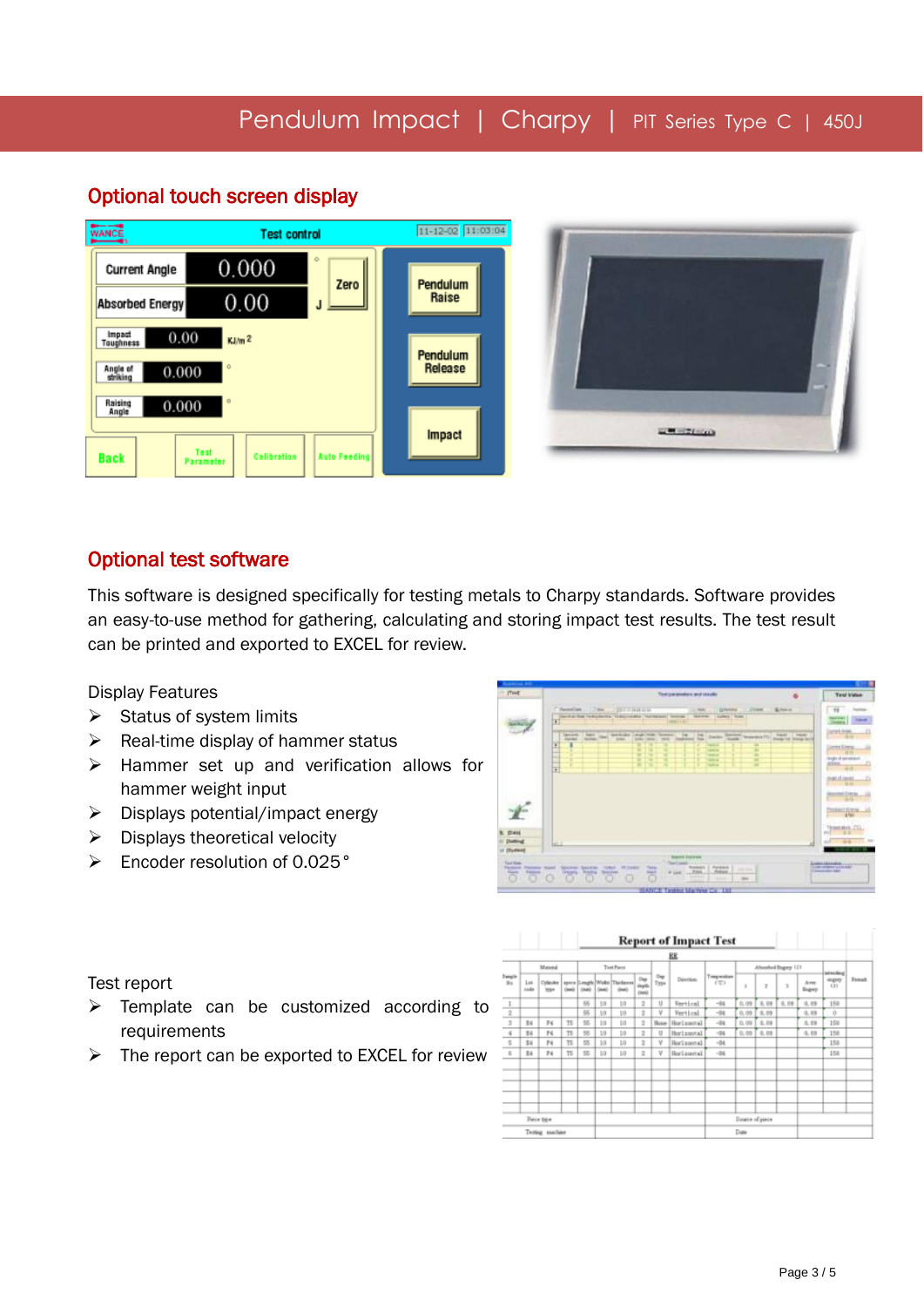## Standard configurations

| Name                                          | Description                | Model         |               |               |               |  |
|-----------------------------------------------|----------------------------|---------------|---------------|---------------|---------------|--|
| Main machine frame                            | PIT452, Type C             | <b>PIT452</b> | <b>PIT452</b> | <b>PIT452</b> | <b>PIT452</b> |  |
|                                               |                            | $C-1$         | $C-2$         | $C-3$         | $C-4$         |  |
|                                               | dial gauge                 | $\sqrt{}$     |               |               |               |  |
| <b>Display</b>                                | touch screen               |               | $\sqrt{}$     | $\sqrt{}$     | $\sqrt{}$     |  |
| Control electronics                           | SIMENS PLC                 | $\sqrt{}$     | $\sqrt{ }$    | $\sqrt{}$     | $\sqrt{}$     |  |
| Half-closed protection enclosure              | Metal mesh                 | √             | $\sqrt{}$     | $\sqrt{ }$    | V             |  |
|                                               | Span block                 |               | V             | √             | $\sqrt{ }$    |  |
|                                               | Specimen centering block   |               |               |               |               |  |
| <b>Tool kits</b>                              | Centering tongs            | √             |               |               |               |  |
|                                               | inside-hexagonal spanner   |               |               |               |               |  |
|                                               | Anchor bolts               |               |               |               |               |  |
|                                               | wedge block                |               |               |               |               |  |
| Communication cable to PC                     | <b>RS232</b>               |               | $\sqrt{2}$    | $\sqrt{}$     | N             |  |
| Software                                      | TestPilot, English version |               |               | $\sqrt{}$     | $\sqrt{}$     |  |
|                                               | Data sampling card         |               |               |               |               |  |
| Instrumented impact system<br>(model: IIS105) | Data Conditioner           |               |               |               |               |  |
|                                               | Instrumented test software |               |               |               |               |  |

### **Optional pendulums**

| Name                                       | <b>Description</b> | <b>Compatible Model</b> |
|--------------------------------------------|--------------------|-------------------------|
| Charpy pendulum & specimen support         | 150J               |                         |
| (striking knife: R2/R8)                    | 300J               | PIT452-C                |
| Please specify ISO striker or ASTM striker | 450J               |                         |

### **Optional instrumented pendulums**

| Name                                               | <b>Description</b> | <b>Compatible Model</b> |
|----------------------------------------------------|--------------------|-------------------------|
| Instrumented Charpy pendulum & specimen support    | 150J               |                         |
| (striking knife with 30kN force transducer: R2/R8) | 300J               | <b>PIT452-C</b>         |
| Please specify ISO striker or ASTM striker         | 450J               |                         |

#### **Shipping information**

| <b>Name</b>                            | <b>Crated dimension (mm)</b> | <b>Crated weight (kg)</b> |  |  |
|----------------------------------------|------------------------------|---------------------------|--|--|
| Main machine with                      | 1180x1020x1660               | 650                       |  |  |
| half-closed protection shield          |                              |                           |  |  |
| Optional full-closed protection shield | 2060x550x1250                | 130                       |  |  |